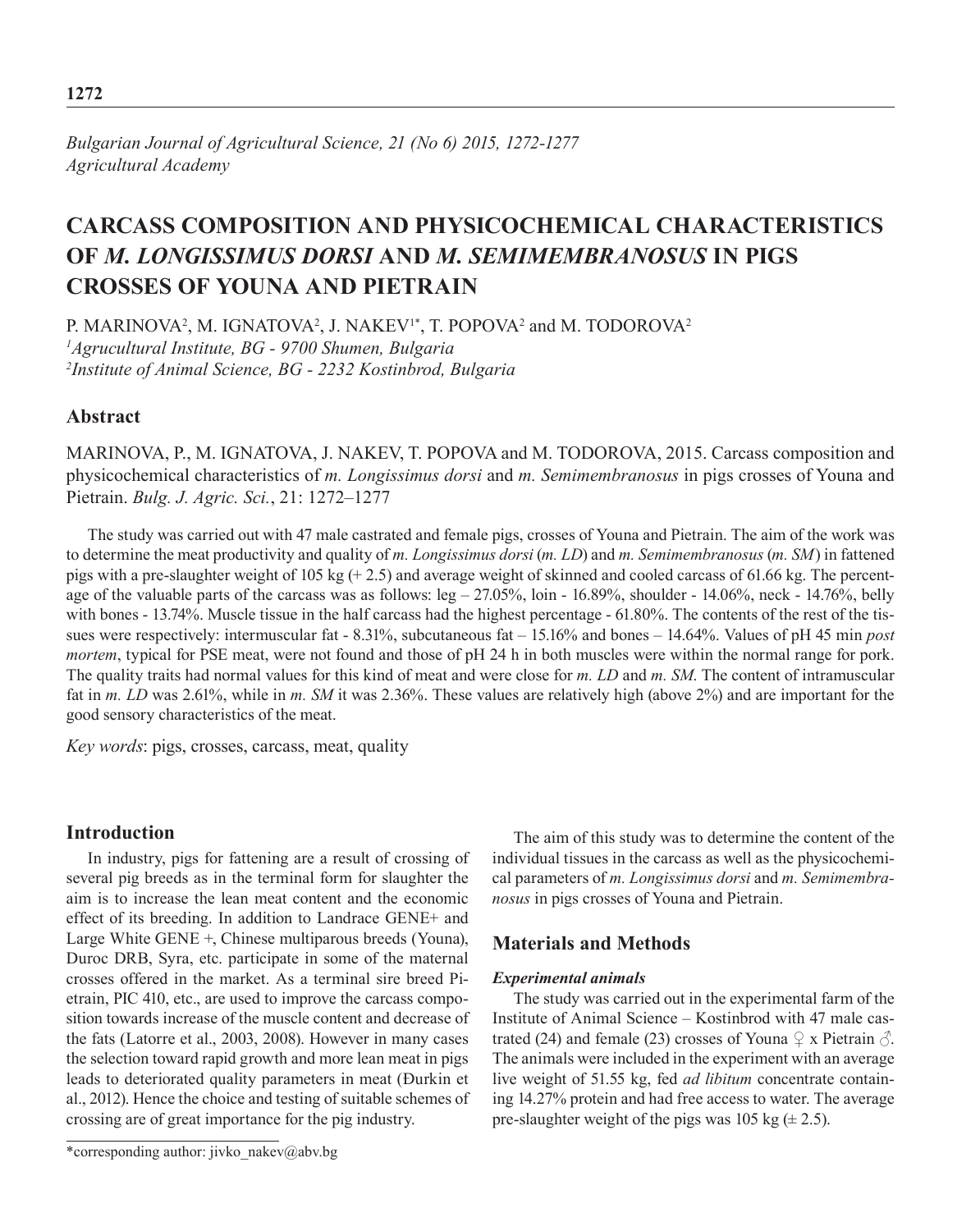All the animals were slaughtered in a certified slaughterhouse at a distance of 5 km from the Institute, on the day of the transportation of the pigs. The carcasses were skinned, without head and feet.

#### *Carcass analysis and physicochemical traits of the meat*

The linear measurements, carcass analysis and sampling were performed on the left half of the carcasses after 24 h storage at  $+4$ ∘C. The cutting and dissection of the carcass were done according to the EU procedure (Walstra et al., 1996; Rules for assessing the breeding value, production and classification of breeding pigs, 1996).

The physicochemical analysis of the *Longissimus dorsi (lumborum) (m.LD)* and *Semimembranosus (m.SM)* muscles includes the following traits: values of pH1 45 min *post mortem*, pH2 24 h *post mortem*, colour/R (525 nm), water holding capacity (Grau and Hamm, 1952), myoglobin content (Hornsey et al., 1956), fats (Soxhlet), protein (Kjieldal), moisture and ash.

The statistical evaluation of the results is done using JMP v.7 software.

# **Results and Discussion**

#### *Linear measurements of the carcass*

The linear measurements of the carcass are presented in Table 1. Measurement of the fat thickness in certain anatomi-

cal locations is a main selection criterion for determination of the fat content in the pig carcasses (Wajda et al., 2004). This parameter is more important for the development of regression equations for prediction of lean meat content in the carcass for improvement of the breeds (Marinova et al., 2002; Różycki, 2003). In our study the fat thickness is measured at locations used in the selection and completed with such, reported in the literature that are most often used for determination of the lean meat content in the carcass. In the latter case the requirement for the choice of the anatomical location includes easily accessible location for measurement with invasive and noninvasive device without dissection of the carcass as well as the possibility for it to be used as a prediction trait. Jiang et al. (2012) reported an average thickness of 1.67 cm for the fat, measured at the first and last rib and last lumbar vertebra in scalded pigs.

In Pietrain pigs Tereszkiewicz et al. (2010) pointed fat thickness of 1.53 cm measured in five locations. In studies with crosses Youna x Pietrain values of 17.3, 32.9 and 13 mm for the fat thickness at the back, withers and L2 were determined. In crosses and hybrids raised in Bulgaria insignificant differences in the fat thickness in the mentioned locations were reported (Nakev et al., 2005; Slanev et al., 2006). The measurements of the backfat at the penultimate rib, along the dorsal midline and at 8 cm of it had close values contrary to those at ¾ rib. The variation coefficients are high which is typical for this parameter. The area and depth of *m. LD* and

#### **Table 1**

### **Carcass measurements in Youna х Pietrain pigs**

|                                                          | Traits                        | $\overline{X}$ | <b>Sx</b> | <b>CV</b> |
|----------------------------------------------------------|-------------------------------|----------------|-----------|-----------|
| Backfat thickness at<br>penultimate rib, mm              | Dorsal midline                | 13.73          | 0.6       | 26.63     |
|                                                          | At 8 cm of the dorsal midline | 12.59          | 0.76      | 24.97     |
| Backfat thickness at 3/4<br>rib, mm                      | Dorsal midline                | 15.27          | 0.77      | 30.81     |
|                                                          | At 8 cm of the dorsal midline | 11.94          | 0.75      | 26.06     |
| Depth of <i>m.LD</i> , mm                                | Last rib                      | 59.4           | 1.4       | 14.33     |
|                                                          | $3/4$ rib                     | 57.5           | 1.14      | 12.07     |
| Area of $m.LD$ , cm <sup>2</sup>                         | Last rib                      | 39.67          | 0.92      | 14.12     |
|                                                          | $3/4$ rib                     | 37.22          | 0.77      | 12.57     |
| Fat thickness at <i>m. Gluteus</i><br><i>medius</i> , mm | L1 - cranial part             | 15.51          | 0.62      | 24.32     |
|                                                          | L <sub>2</sub> - widest part  | 9.84           | 0.65      | 39.91     |
|                                                          | L3 - caudal part              | 16.45          | 0.81      | 30.05     |
| Depth of <i>m. Gluteus medius</i>                        | F                             | 20.57          | 0.86      | 25.44     |
| Carcass length, cm                                       |                               | 93.78          | 0.61      | 3.97      |
| Leg length, cm                                           |                               | 45.43          | 0.28      | 3.7       |
| Leg circumference, cm                                    |                               | 53.11          | 1.01      | 11.59     |
| Fat thickness at withers, mm                             |                               | 30.36          | 0.85      | 16.96     |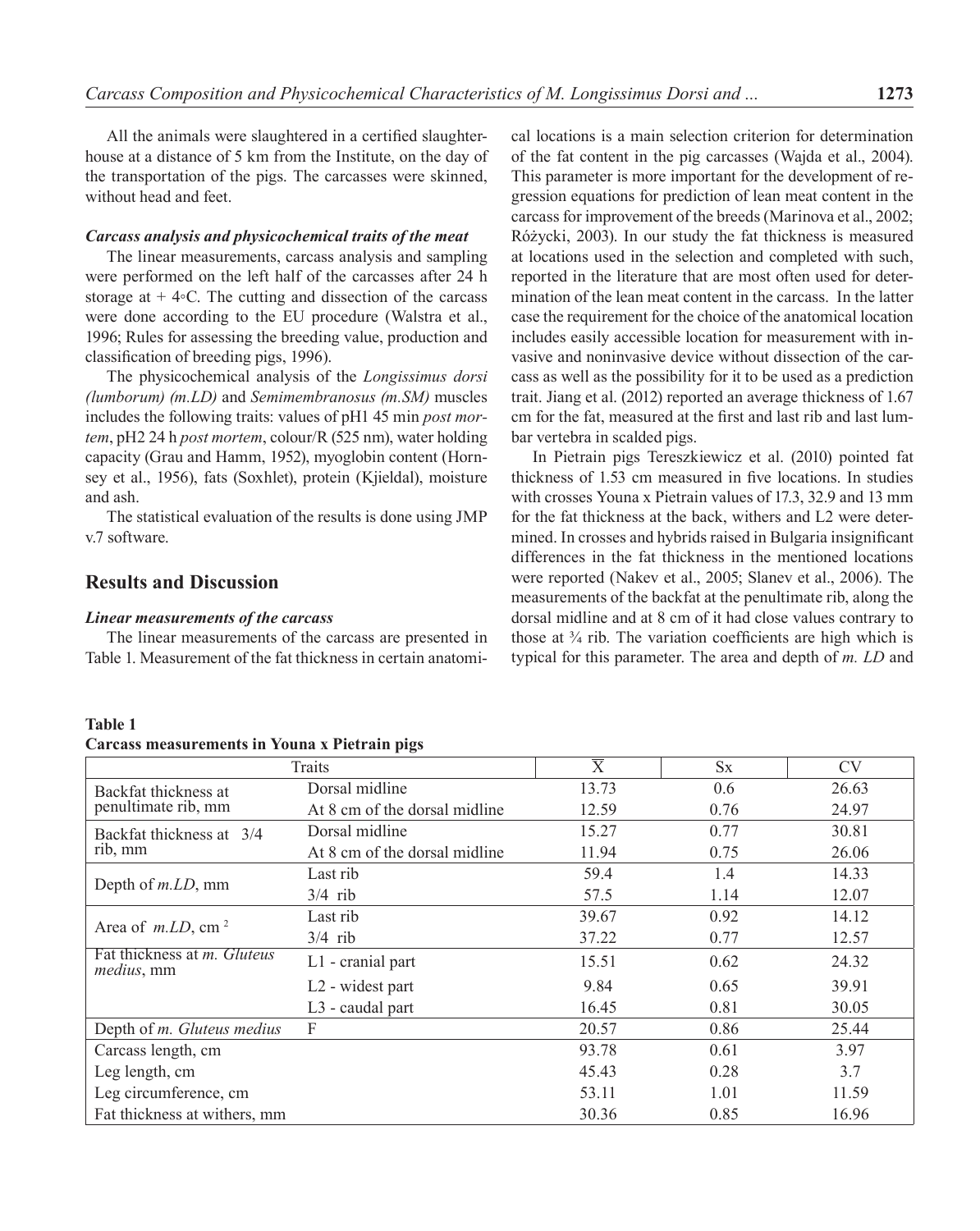*m. GМ* are other important traits used for prediction of the lean meat content in pig carcasses. In smaller slaughterhouses where it is not economically justifiable to use expensive devices, prediction models are developed using the measurements of *m. GМ*. In our country there is no data for the thickness of *m. LD*, while Heyer et al. (2007) showed high values of the depth and the area in *m. LD* in Large White x Landrace crosses - 61.7 mm and 48.71 cm<sup>2</sup>, respectively. In this study, the length of the carcass is smaller when compared to that of Youna x Pietrain crosses, raised in France up to 110 kg pre-slaughter weight - 99.7 сm (Agence de la Selection Porcine, 2009).

#### *Carcass analysis*

The average cold weight of the carcass was 30.83 kg as the percentage of the muscles is the highest, followed by the fats and bones (Figure 1). In pigs of three different genotypes, mainly crosses of Peitrain with Yorkshire and Hampshire, Bahelka et al. (2007) reported average meat content in the carcass of 55.13%, whereas that of the fats was - 19.69%. Jiang et al. (2012) determined average meat content of 66.40% and bone content of 13.43% in hybrids including Pietrain. In the same study they reported that the content of skin with fats was 20.17%. The percentage of the subcutaneous fats in crossbred pigs is higher when compared to that of Tereszkiewicz et al. (2010) reported for pure Pietrain pigs.

The results of our study could be hardly compared to those of other authors, since in most of the European countries and in the bigger slaughterhouses in Bulgaria the carcasses are scalded. The higher lean meat content (61.80%) in this trial is due to the skinned carcasses, without skin, heads and feet and so the weight is lower but the lean meat percentage is higher as a result of elimination of parts with low meat content. The results obtained showed that the subcutaneous fats had high-

15.16% 8.31% 0.1% 14.64% 61.80% subcutaneous fat Intermuscular fat pelvic fat bones muscle

**Fig. 1. Tissue content in the half carcass of Youna x Pietrain pigs, %**

est percentage, followed by the intermuscular, while the pelvic fats were in minor quantities. The weight of the separate parts of the half carcass (as % of its weight) is an indicator for evaluation of the valuable parts of the carcass. The percentage of the leg was the highest, while that of the loin, shoulder, belly with bones and neck was within the range of 16.89% - 14.76% (Figure 2). The dissection of the separate parts of the half carcass (Table 2) showed that in the studied pigs the legs had the highest percentage of muscles (71.46%) and with the exception of the neck, they displayed the lower percentage of subcutaneous fat as well (14.03 %). The meat percentage in the shoulder (63.13%) is considerably higher than that in the loin, belly with bones and neck at relatively close percentage of the rest of the valuable parts in the half carcass. The intermuscular fats in these parts that are not separated of the meat are within the range of 3.35% (leg) to 6.45% (shoulder) and have higher and closer values in the belly with bones and neck (14.65 - 14.94%).

#### *Physicochemical composition of muscles*

The pH values are indicative for changes in the muscles after slaughter and according to many authors they influence considerably the technological and sensory quality of meat (Monin and Sellier, 1985; Eikelenboom et al., 1995). In this study none of the three abnormalities in pork linked to the pH (Sellier, 1998) were observed, since the pH measured 45 min post mortem were above 6.00 (Table 3). The ultimate pH values were within the normal range in *m. Longissimus dorsi* and *m. Semimembranosus*. In Pietrain crosses, Jiang et al. (2012) reported values of pH 5.63, lower when compared to Duroc crosses. On the other hand Agence de la Seléction Porcine (2009) showed values of ultimate pH in Youna х Pietrain and Carlyne x Pietrain, respectively 5.69 and 5.66.



**Fig. 2. Percentage of the separate parts in the carcass half in Youna х Pietrain pigs**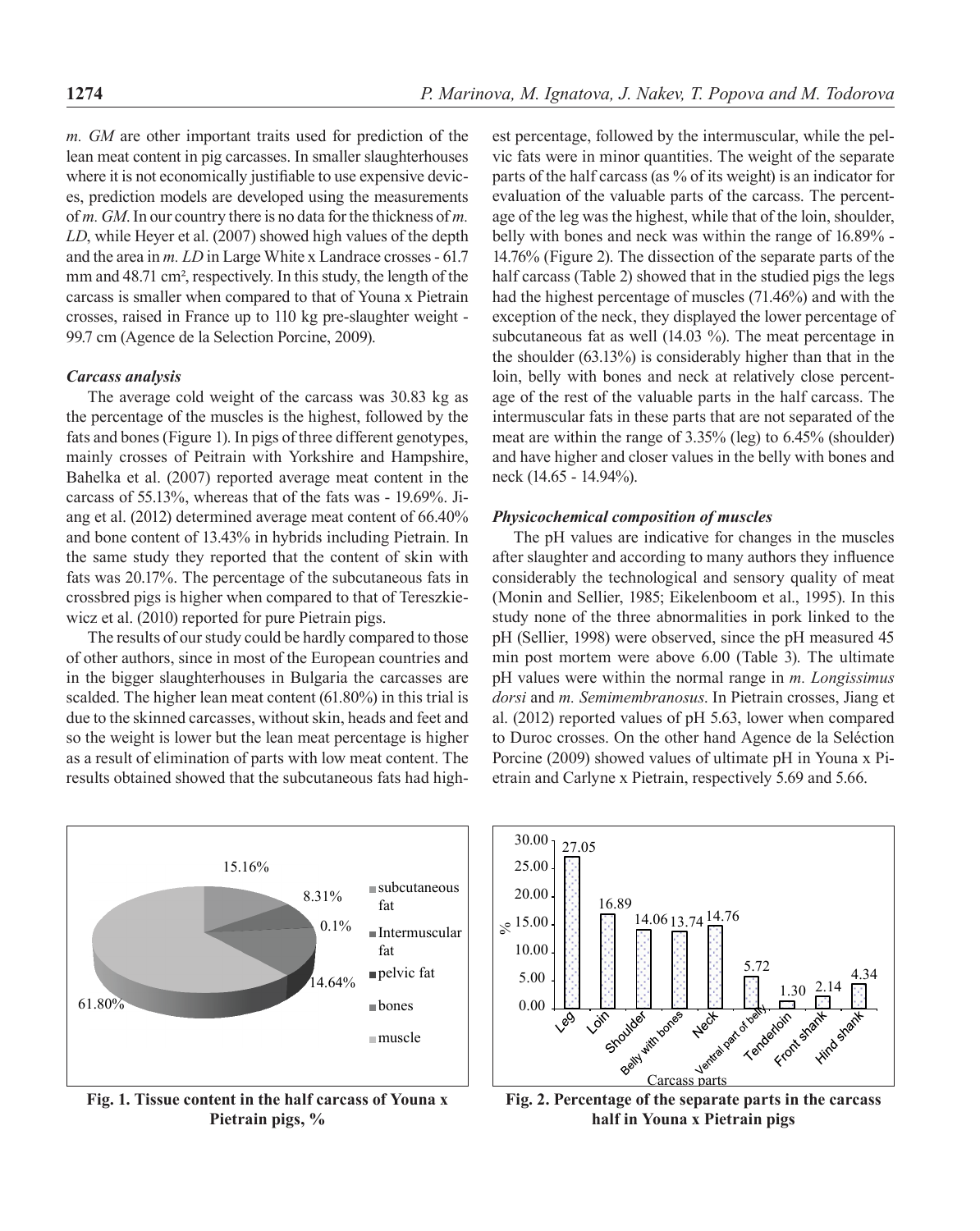# **Table 2**

# **Carcass composition of Youna х Pietrain pigs**

| Parts of<br>the carcass | Trait                 | X        | $\mathbf{S}\mathbf{x}$ | <b>CV</b> | $\frac{0}{0}$ |
|-------------------------|-----------------------|----------|------------------------|-----------|---------------|
| Cold carcass            | Left half, kg         | 30.83    | 0.462                  | 10.30     | 100.00        |
| Leg                     | weight, kg            | 8.34     | 0.125                  | 10.30     | 100.00        |
|                         | subcutaneous fat, kg  | 1.17     | 0.066                  | 39.00     | 14.03         |
|                         | intermuscular fat, kg | 0.28     | 0.012                  | 30.30     | 3.35          |
|                         | pelvic fat, kg        | 0.03     | 0.003                  | 63.20     | 0.36          |
|                         | bones, kg             | 0.9      | 0.013                  | 10.40     | 10.79         |
|                         | meat, kg              | 5.96     | 0.097                  | 11.20     | 71.46         |
|                         | weight, kg            | 5.21     | 0.12                   | 15.90     | 100.00        |
|                         | subcutaneous fat, kg  | 0.92     | 0.059                  | 44.00     | 17.66         |
| Loin                    | intermuscular fat, kg | 0.27     | 0.012                  | 33.90     | 5.18          |
|                         | bones, kg             | 0.99     | 0.024                  | 16.50     | 19.00         |
|                         | meat, kg              | 3.03     | 0.071                  | 16.10     | 58.16         |
|                         | weight, kg            | 4.34     | 0.068                  | 10.80     | 100.00        |
|                         | subcutaneous fat, kg  | 0.71     | 0.034                  | 33.10     | 16.37         |
| Shoulder                | intermuscular fat, kg | 0.28     | 0.01                   | 25.80     | 6.45          |
|                         | bones, kg             | 0.61     | 0.01                   | 11.70     | 14.05         |
|                         | meat, kg              | 2.74     | 0.048                  | 12.20     | 63.13         |
|                         | weight, kg            | 4.23     | 0.206                  | 33.50     | 100.00        |
|                         | subcutaneous fat, kg  | $0.8\,$  | 0.062                  | 52.90     | 18.91         |
| Belly with bones        | intermuscular fat, kg | 0.62     | 0.036                  | 40.40     | 14.65         |
|                         | bones, kg             | 0.51     | 0.026                  | 36.30     | 12.05         |
|                         | meat, kg              | 2.3      | 0.109                  | 32.50     | 54.37         |
|                         | weight, kg            | 4.55     | 0.112                  | 16.90     | 100.00        |
|                         | subcutaneous fat, kg  | 0.42     | 0.023                  | 38.70     | 9.23          |
| Neck                    | intermuscular fat, kg | 0.68     | 0.034                  | 34.70     | 14.94         |
|                         | bones, kg             | 0.77     | 0.017                  | 15.90     | 16.92         |
|                         | meat, kg              | 2.68     | 0.077                  | 19.70     | 58.9          |
|                         | weight, kg            | 1.76     | 0.047                  | 18.50     | 100.00        |
| Ventral part of belly   | subcutaneous fat, kg  | 0.46     | 0.031                  | 46.70     | 26.13         |
|                         | intermuscular fat, kg | 0.35     | 0.019                  | 37.70     | 19.88         |
|                         | meat, kg              | 0.95     | 0.023                  | 17.10     | 53.97         |
| Tender loin             | weight, kg            | 0.40     | 0.009                  | 15.60     | 100.00        |
|                         | weight, kg            | 0.66     | 0.009                  | 10.10     | 100.00        |
| Front shank             | subcutaneous fat, kg  | 0.04     | 0.001                  | 26.80     | 6.06          |
|                         | intermuscular fat, kg | 0.03     | 0.002                  | 56.90     | 4.54          |
|                         | bones, kg             | 0.28     | 0.004                  | 11.00     | 42.42         |
|                         | meat, kg              | 0.31     | 0.006                  | 13.50     | 46.97         |
|                         | weight, kg            | 1.34     | 0.021                  | 10.80     | 100.00        |
|                         | subcutaneous fat, kg  | 0.15     | 0.005                  | 27.40     | 11.19         |
| Hind shank              | intermuscular fat, kg | $0.06\,$ | 0.003                  | 39.70     | 4.48          |
|                         | bones, kg             | 0.45     | 0.006                  | 10.40     | 33.58         |
|                         | meat, kg              | 0.68     | 0.014                  | 14.40     | 50.75         |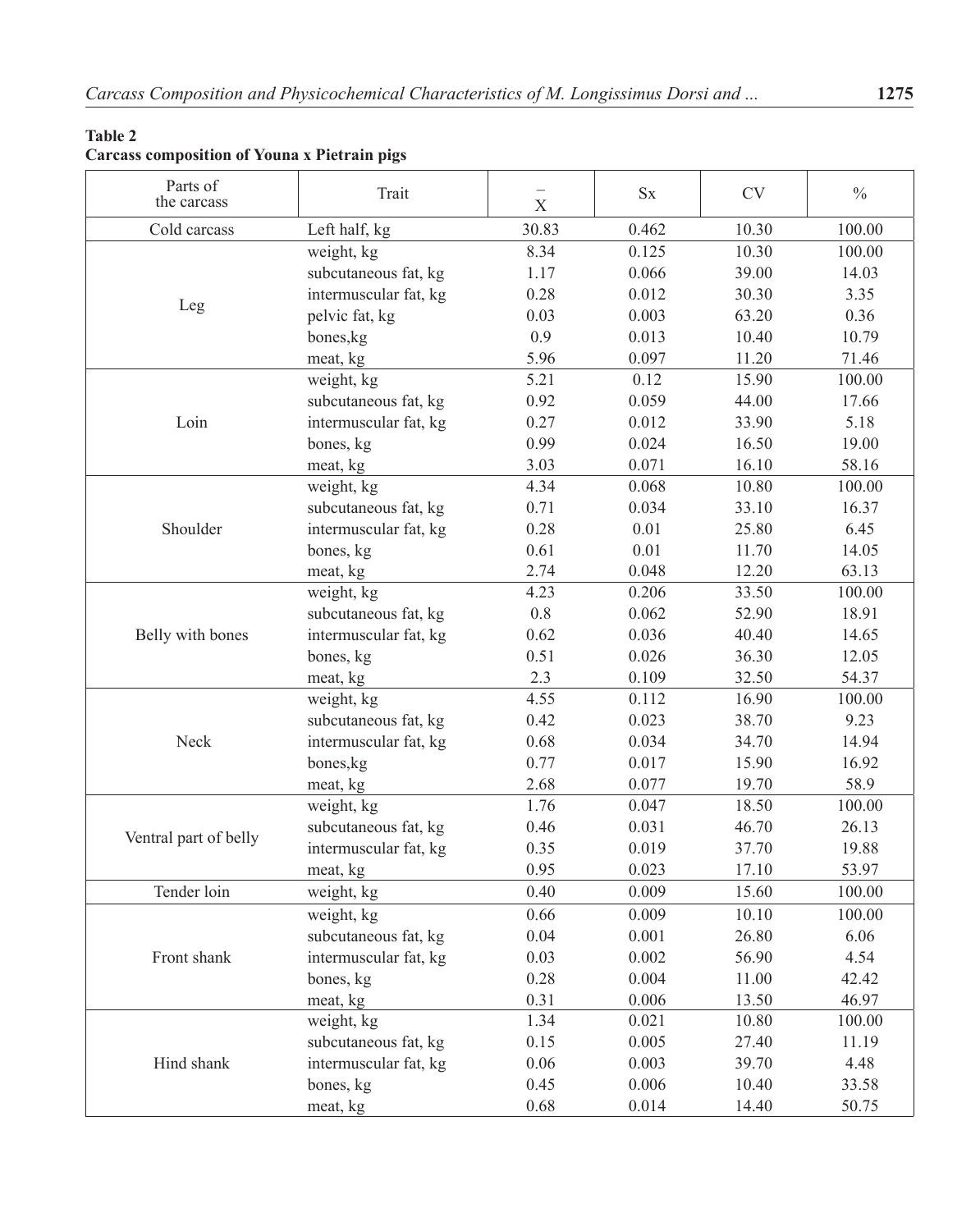**Table 3** 

| 1276 | P. Marinova, M. Ignatova, J. Nakev, T. Popova and M. Todorova |  |  |
|------|---------------------------------------------------------------|--|--|
|------|---------------------------------------------------------------|--|--|

| таріс э                                                |  |
|--------------------------------------------------------|--|
| Physicochemical composition of m. Longissimus dorsi    |  |
| and <i>m. Semimembranosus</i> in Youna x Pietrain pigs |  |

| Trait                     | X     | $S_{X}$ | CV    |
|---------------------------|-------|---------|-------|
| m. Longissimus dorsi      |       |         |       |
| pH45                      | 6.36  | 0.05    | 4.09  |
| pH24                      | 5.62  | 0.02    | 2.84  |
| Colour $/R(525)$          | 28.52 | 0.41    | 9.92  |
| Water holding capacity, % | 41.59 | 0.34    | 5.65  |
| Myoglobin, mg /g          | 1.16  | 0.02    | 14.65 |
| Fats, $%$                 | 2.61  | 0.13    | 34.48 |
| Proteins, %               | 21.71 | 0.11    | 3.54  |
| Moisture, %               | 73.64 | 0.16    | 1.49  |
| Ash, $\%$                 | 1.16  | 0.03    | 15.51 |
| m. Semimembranosus        |       |         |       |
| pH24                      | 5.72  | 0.03    | 3.32  |
| Colour/R $(525)$          | 26.23 | 0.34    | 8.84  |
| Water holding capacity, % | 41.37 | 0.45    | 7.42  |
| Myoglobin, mg /g          | 1.27  | 0.03    | 14.96 |
| Fats, $%$                 | 2.36  | 0.12    | 35.59 |
| Proteins, %               | 21.44 | 0.11    | 3.73  |
| Moisture, %               | 74.22 | 0.15    | 1.38  |
| Ash, $%$                  | 1.14  | 0.03    | 16.66 |

The colour of the muscles (R-525 nm) was closer to that of Pietrain and Belgian Landrace (Marinova, 2000). This trait affects the consumers preferences but also indicates PSE meat if it exists. The water holding capacity displayed values above 41%, that are unfavourable for meat that would be consumed fresh or processed products (den Hertog-Meischke et al., 1997). The main factors influencing the water holding capacity are the genotype (HAL and RN genes), preslaughter treatment and stunning methods (Claeys et al., 2001; Schäfer et al., 2002). According to den Hertog-Meischke et al. (1997), another important parameter affecting the water holding capacity is the predominant type of the muscle fibers, as muscle with higher content of glycolytic fibers have lower water holding capacity, faster pH decline *post mortem* (Lawrie, 2005), and lower ultimate pH. Glycolytic fibers are predominant in the muscles in the study as the lighter zone of *m. SM* is close to the traits of *m. LD*.

According to Park et al. (2002), the latter two are linked to the values of pH 24 h *p.m*., as the water holding capacity decreases and the meat has lighter colour when the values of pH are lower. The total content of intramuscular fat (called also marbling fat) is an important quality trait, since it is linked to the tenderness and juiciness of meat (Kaufmann and Warner, 1993). The recommended values of the content of intramuscular fat vary between 2% and 4% (Verbeke et al., 1999). In this study the aver-

age content of intramuscular fat is within 2.36 - 2.61%. The role of the intramuscular fat is very important since as a result of the selection toward more lean meat, the content of intramuscular fat decreases below 1% in the modern pig breeds (Wood et al., 2008). In a study with pigs Wood et al. (1986) reported intramuscular fat content of 0.55, 0.66, 0.96% in *m. Longissimus dorsi* and fat thickness respectively 8, 12 and 16 mm. Many studies however conclude that intramuscular fat content below 2.5% is not favourable for the organoleptic traits of the meat (Enser and Wood, 1991; Fernandez et al., 1999). The values of the variation coefficient for this trait are relatively high (34.38-35.59%). In Landrace pigs as well as in crosses Hapshire x Pietrain and Yorkshire x Pietrain, Bahelka et al. (2007) reported variation coefficients 30.17 for intramuscular fat content of 2.25%.

The results of our study showed moisture content in m*. Longissimus dorsi* and *Semimembranosus*, close to those determined by Stanišić et al. (2013) in *m. LD* 73.52 - 73.85% in Swedish Landrace and of Kim et al. (2008) - 75.51% and 75.48%, respectively for *m. LD* and *m. SM* in commercial pigs. The latter found protein content of 21.79% and 20.89% in these muscles and ash content that is relatively lower - 0.99% average for both muscles. Our results for protein content are lower than those determined by Radović et al. (2009) in *m. LD* in Swedish Landrace and Large Yorkshire - 24.11% and 24.09%, respectively, and are close to those for ash content - 1.17% and 1.17%.

## **Conclusions**

The male castrated and female pigs crosses of Youna♀ and Pietrain  $\delta$ , with cold weight of the carcass of 61.66 kg had the following percentages of the valuable parts of the carcass: leg – 27.05% , loin - 16.89%, shoulder - 14.06%, neck - 14.76%, belly with bones - 13.74%.

The muscles had the highest content (61.80%), followed by that of the subcutaneous fat (15.16%), bones (14.64%) and the intermuscular fat (8.31%).

Values of pH 45 min post mortem typical for PSE meat were not determined in *m. Longissimus dorsi* (*m. LD*). The physicochemical composition of both muscles was within the normal range for pork. The content of intramuscular fat in m. LD was 2.61% and that in *m. SM* – 2.36%. These contents are relatively high (above 2%) and important for the good sensory characteristics of the meat.

#### **References**

- **Agence de la Seléction Porcine**, 2009. TechniPorc, Résultats du 29-éme Test de Contrôle des Produits Terminaux, vol.32, №4, *Ministere de l´Agriculture*, France.
- **Bahelka, I., E. Hanusova, D. Peškovičova and P. Demo**, 2007. The effect of sex and slaughter weight on intramuscular fat content and